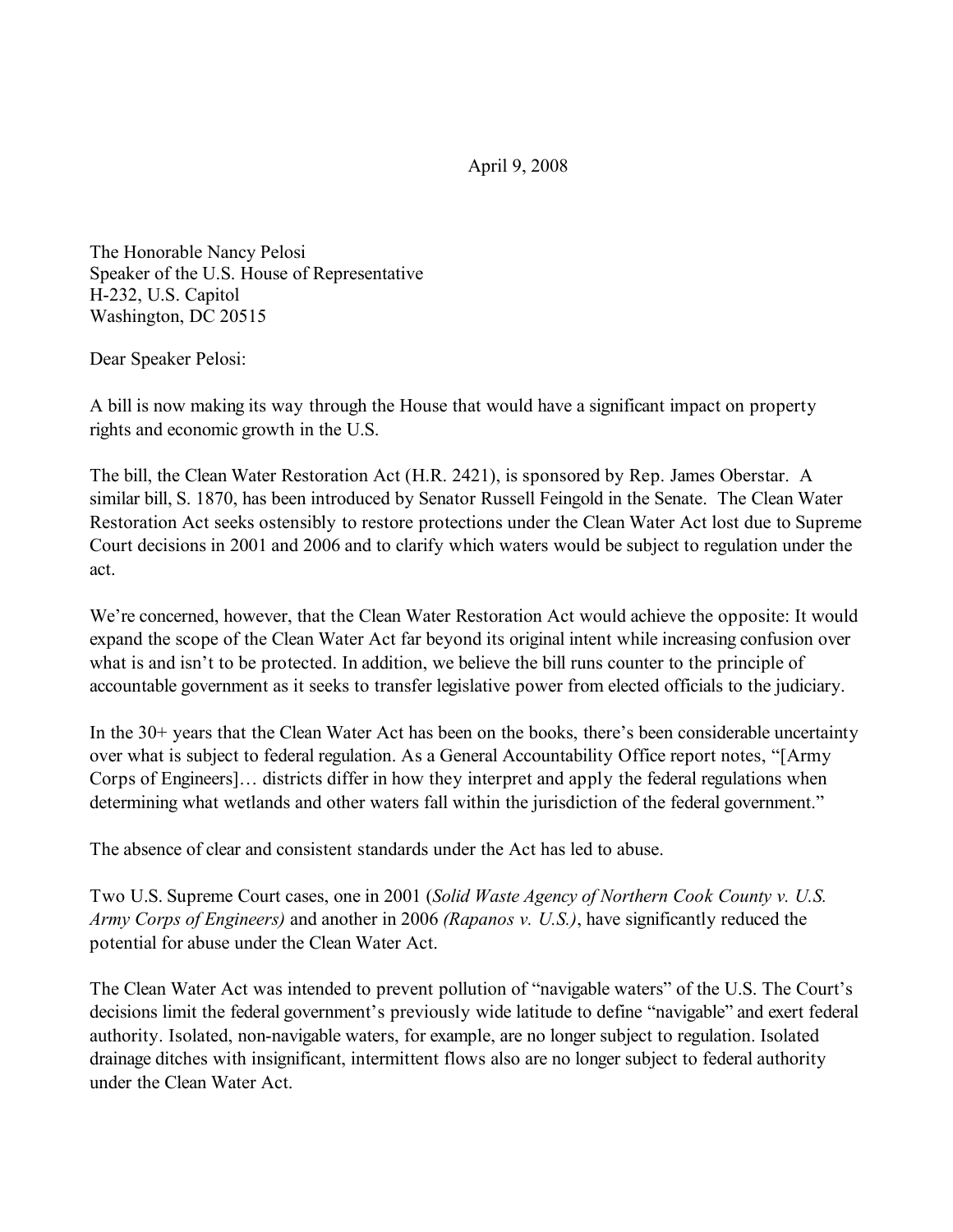The bill would give federal agencies authority over "all interstate and intrastate waters," including nonnavigable waters. As such, it not only seeks authority far beyond the original scope of the Clean Water Act, but beyond Congress's constitutional powers, as "non-navigable" waters are unlikely to fall under the Commerce Clause, the principle enumerated power upon which Congress has relied for passage of environmental laws. Greater confusion over what waters are and are not subject to the Act would result, requiring the courts to attempt to sort things out.

The bill would also permit Congress to abdicate its legislative responsibilities. It defines "waters of the United States," in part, as "all waters… to the fullest extent that these waters, or activities affecting these waters, are subject to the legislative power of Congress under the Constitution," effectively deferring to courts to determine what waters are subject to regulation.

Thank you for your immediate attention to this important issue.

Sincerely,

David A. Ridenour Vice President National Center for Public Policy Research

Jeff Eisenberg **Director** National Cattlemen's Beef Association and The Public Lands Council

Grover Norquist President Americans for Tax Reform

R. Peter Weaver Dir. of Regulatory Compliance and Safety Independent Liquid Terminals Association

Tom Schatz President Council for Citizens Against Government Waste

Jack Field Executive Vice President Washington Cattlemen's Association

Jake Cummins Executive Vice President Montana Farm Bureau Federation Keith W. McCoy Vice President, Energy and Resources Policy National Association of Manufacturers

Mark Gaede Director of Government Affairs and Environmental Policy National Association of Wheat Growers

Ted Nugent Board Member National Rifle Association

Tim Phillips President Americans for Prosperity

Fred Craig President Oregon Hunters Association

Dan Keppen Executive Director The Family Farm Alliance

Karen Kerrigan President & CEO Small Business & Entrepreneurship Council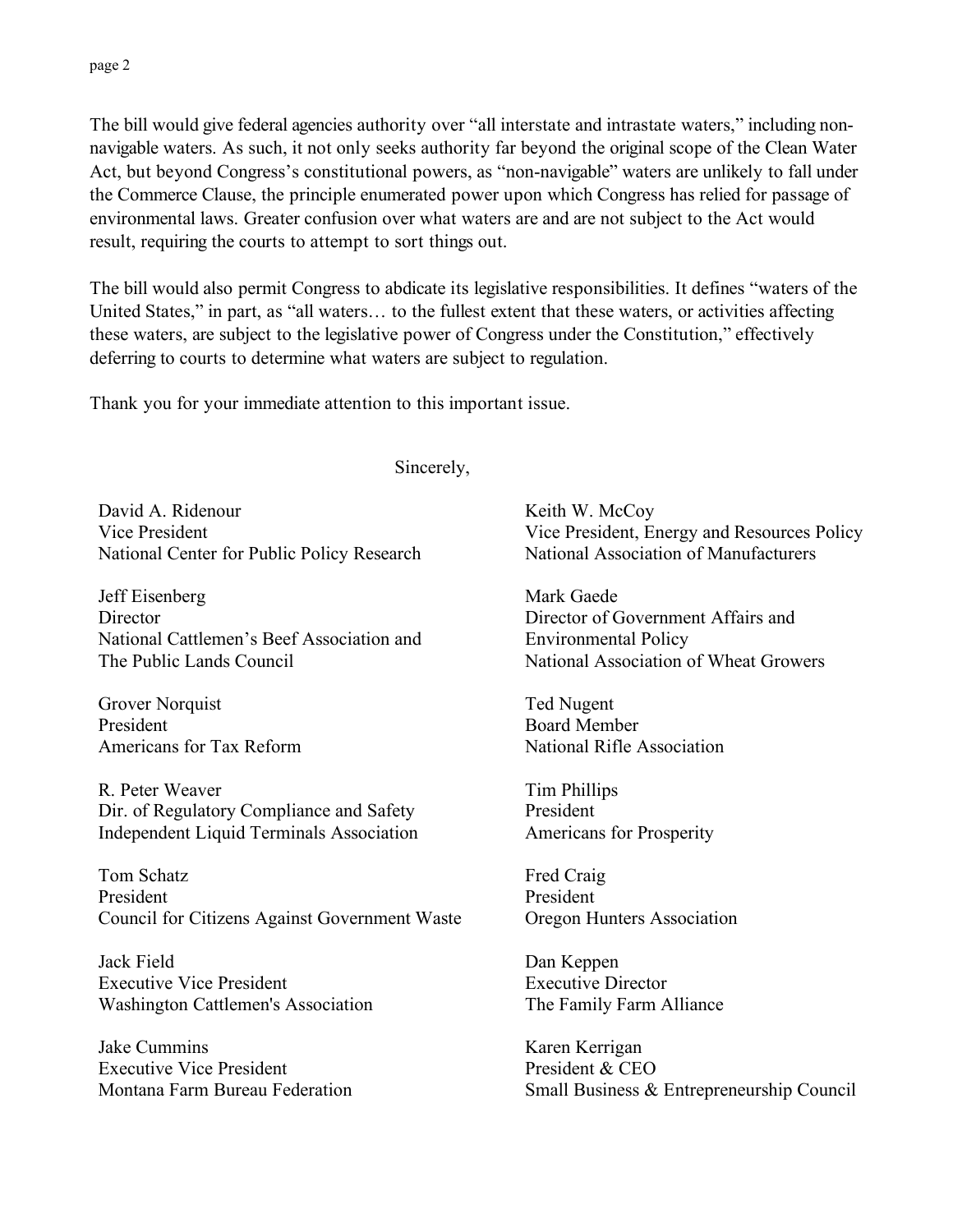Al Bettencourt Executive Director Rhode Island Farm Bureau

Eric Aasmundstad President North Dakota Farm Bureau

Michael Held Chief Executive Officer South Dakota Farm Bureau

Gary Spires Director of Governmental Relations South Carolina Farm Bureau

W. Lacy Upchurch President Tennessee Farm Bureau Federation

Stanley Reed President Arkansas Farm Bureau

Ashley Indrieri Executive Director Family Water Alliance

Jim Slinsky Producer and Host Outdoor Talk Network

Thomas F. Donnelly Executive Vice President National Water Resources Association

Steve Appel President Washington Farm Bureau

Jeff Holmes President New Hampshire Farm Bureau Federation Kay Teisl Executive Director Oregon Cattlemen's Association

Doug Mosebar President California Farm Bureau Federation

Julie Suarez Director of Public Policy New York Farm Bureau

Barry Bushue President Oregon Farm Bureau

Justin Oldfield Director of Industry Affairs California Cattlemen's Association

Alan Foutz President Colorado Farm Bureau Federation

Keith Olsen President Nebraska Farm Bureau Federation

Lt. Col. Dennis J. Foster (U.S. Army, Retired) Executive Director, Masters of Foxhounds Association of North America

Gary J. Palmer President Alabama Policy Institute

Mr. David Waide President Mississippi Farm Bureau Federation

Craig Lang President Iowa Farm Bureau